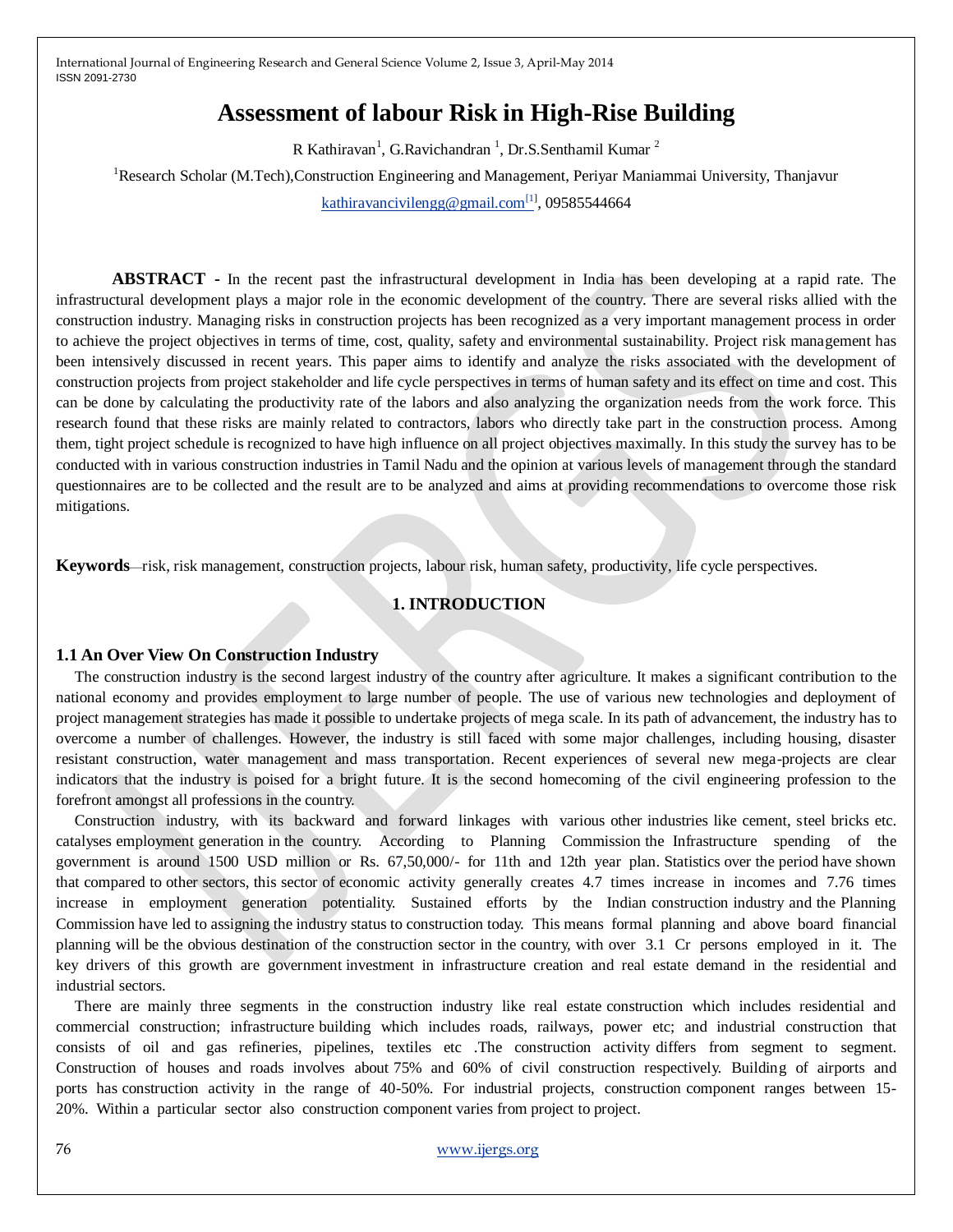### **2. CONCEPT OF RISK MANAGEMENT**

## **2.1 Risk**

*Risk* An uncertain event or condition that results from the work, having an impact that contradicts expectations. An event is at least partially related to other parties in a business.

Risk management is recognized as an integral part of good management practice. To be most effective, risk management should become part of an organization's culture. It should be integrated into the organization's philosophy, practices and business plans rather than be viewed or practiced as a separate program. When this is achieved, risk management becomes the business of everyone in the organization. Risk management enables continual improvement in decision-making. It is as much about identifying opportunities and avoiding or mitigating losses.

### **2.2 Major Human Risk In Construction Projects**

- Inability to work.
- Unwillingness to work.
- Inadequate supervision while executing work activities.
- Insufficient labours.
- Effect of severe weather condition.
- Labour and contractors issues.
- Over time of work.

These are some of the major factors that causes damages and situation of risk in the construction site. There are several other factors that also involved in the factor causing the situation of risk. These factors are to be identified from technicians point of view and also from labours point of view so that the actual situation or the factors causing the risk are identified.

### **2.3 Lean Approach**

In the recent past 'Lean Construction' - a philosophy based on the 'Lean Manufacturing' approaches undertaken in the automotive industry has been applied to reduce wastes and increase efficiency in construction practices. The objective of Lean Construction is to design a production system that will deliver a custom product instantly on order but maintain no intermediate inventories. Applied to construction, 'Lean' changes the way work is done throughout the delivery process. Current construction techniques attempt to optimize the project activity by activity and pay little attention to how value is created and flows to the customer.

### **2.4 Work Sampling**

Labor productivity has a major impact on whether a construction project is completed on time and within budget. Therefore, it is important for construction managers to improve the conditions that affect labor productivity on their jobsites. Work sampling is a method that evaluates the amount of productive, supportive, and non-productive time spent by the trade workers engaged in performing their assigned work activities. It also helps identify any trends affecting labor productivity.

Construction companies are constantly searching for ways to improve labor productivity. Since labor is one of the greatest risks in a construction contract it must be controlled and continuously improved. The construction company with the most efficient operations has a greater chance to make more money and deliver a faster construction project to the project owner. There are several factors that affect labor productivity on a jobsite such as weather conditions, workers' skill level, overcrowding of work crews, construction methods used, and material delivery/ storage/ handling procedures.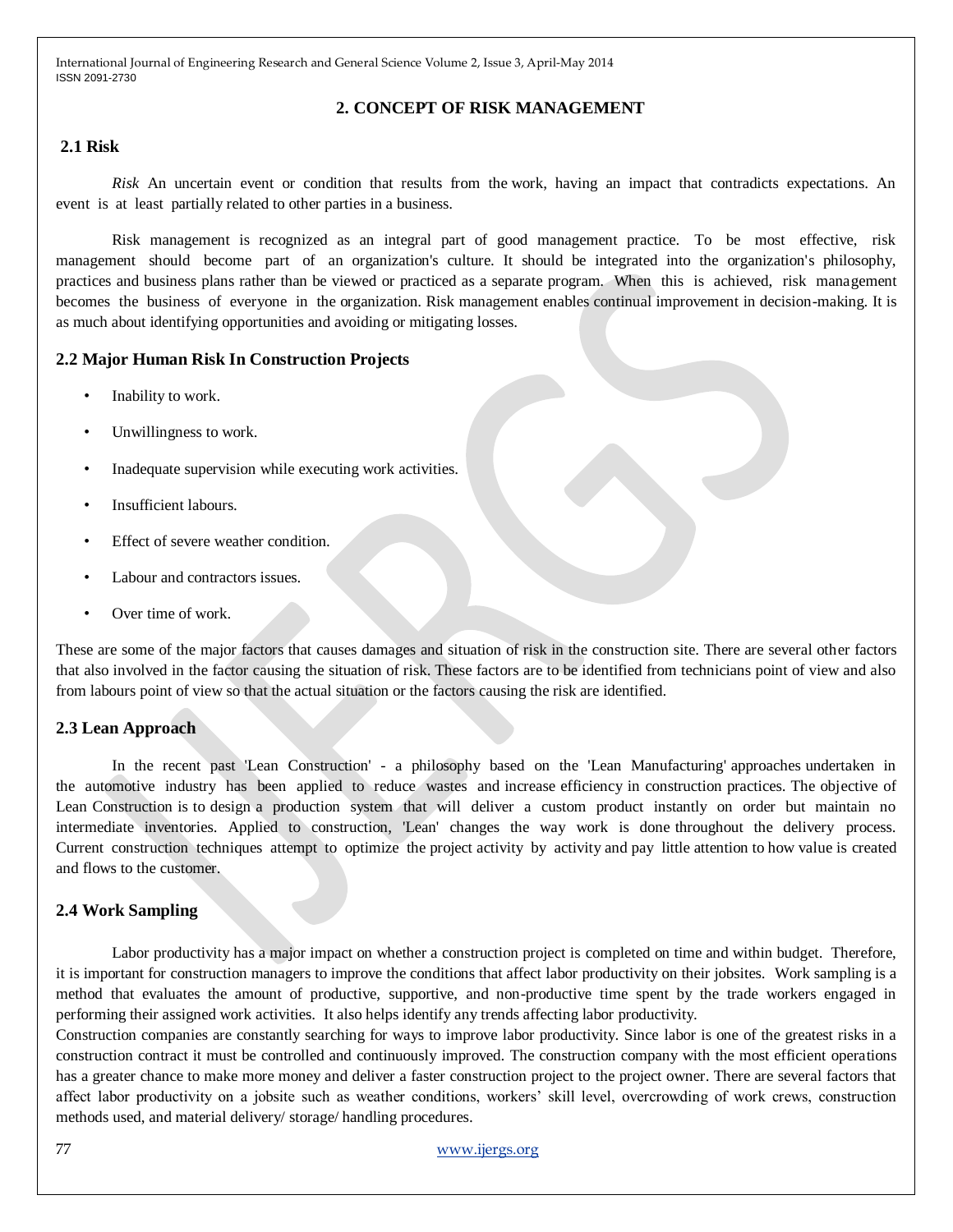| <b>Date</b>     | $12$ -sep-13                        |     |                                            |                                                |     |                                   |                        |               |  |
|-----------------|-------------------------------------|-----|--------------------------------------------|------------------------------------------------|-----|-----------------------------------|------------------------|---------------|--|
| <b>Time</b>     | No of<br>Labour<br>labour           |     | <b>Time</b><br><b>Consumed</b><br>(in hrs) | <b>Total</b><br><b>Time</b><br><b>Consumed</b> |     | <b>Team</b><br><b>Observation</b> | <b>Reason for NVA</b>  | <b>Impact</b> |  |
| 08:00:00        |                                     |     |                                            |                                                |     |                                   |                        |               |  |
| 09:00:00        | Skilled                             | 15  | 0.5                                        | 7.5                                            | 1   | <b>NVAN</b>                       | <b>Minor Resources</b> | 4.1%          |  |
| 10:00:00        | Skilled                             | 190 | 0.5                                        | 95                                             | 12  | <b>NVA</b>                        | Water & restroom       | 4.1%          |  |
| 11:00:00        |                                     |     |                                            |                                                |     |                                   |                        |               |  |
| 13:00:00        | Skilled                             | 190 | $\mathbf{1}$                               | 190                                            | 24  | <b>NVA</b>                        | Lunch                  | 8.2%          |  |
| 14:00:00        |                                     |     |                                            |                                                |     |                                   |                        |               |  |
| 15:00:00        | Skilled                             | 190 | 0.5                                        | 95                                             | 12  | <b>NVA</b>                        | Water & restroom       | 4.1%          |  |
| 16:00:00        |                                     |     |                                            |                                                |     |                                   |                        |               |  |
| 17:00:00        |                                     |     |                                            |                                                |     |                                   |                        |               |  |
| 18:00:00        | Skilled                             | 190 | 0.5                                        | 95                                             | 12  | <b>NVA</b>                        | Snacks & Tea           | 4.1%          |  |
| 19:00:00        | Skilled                             | 55  | $\overline{2}$                             | 110                                            | 14  | <b>NVA</b>                        | Lighting               | 4.8%          |  |
| 20:00:00        | Skilled                             | 190 | 0.5                                        | 95                                             | 12  | <b>NVA</b>                        | <b>Snacks</b>          | 4.1%          |  |
| 21:00:00        | Skilled                             | 20  | 0.5                                        | 10                                             | 1   | <b>NVAN</b>                       | <b>Minor Resources</b> | 4.1%          |  |
| 22:00:00        | Skilled                             | 190 | 0.5                                        | 95                                             | 12  | <b>NVA</b>                        | Water & restroom       | 4.1%          |  |
| 23:00:00        |                                     |     |                                            |                                                |     |                                   |                        |               |  |
| 00:00:00        |                                     |     |                                            |                                                |     |                                   |                        |               |  |
| <b>Total</b>    |                                     |     |                                            |                                                | 100 |                                   |                        |               |  |
|                 | 285<br><b>Total Man-day per day</b> |     |                                            |                                                |     |                                   |                        |               |  |
| Waste % on crew |                                     |     |                                            |                                                | 36% |                                   |                        |               |  |

### **Table 2.1 work sampling model**

valuable activities NVA- non valuable activities NVAN-non valuable activities by labour.

# **Table 2.2 Percentage Of Activities**

| S.no | <b>Activities</b>               | <b>Percentage</b> |
|------|---------------------------------|-------------------|
|      | Value activities                | 65%               |
|      | Non value activities            | 34%               |
|      | Non value activities by labours | $1\%$             |

## **2.5 Last Planner System**

\*VA-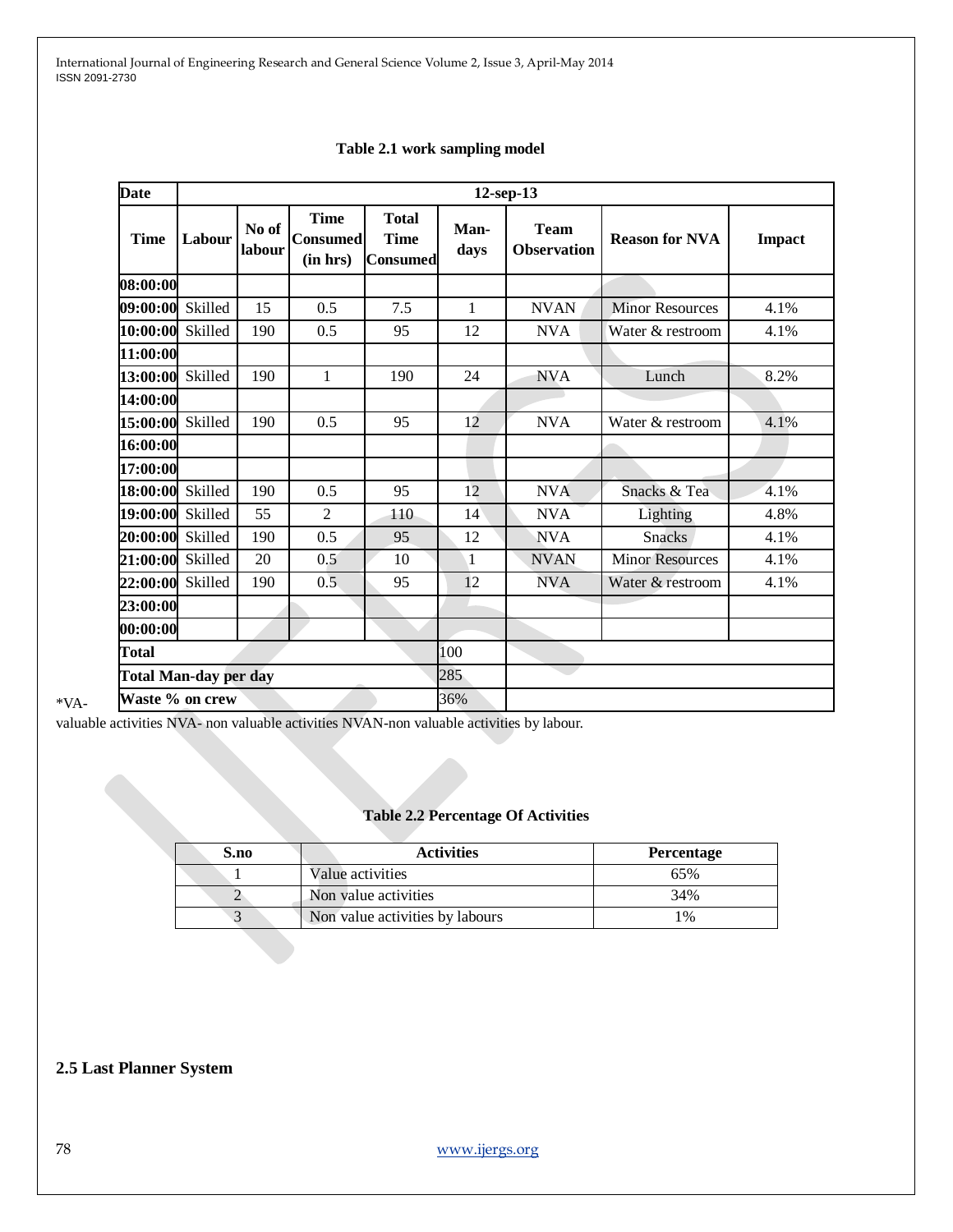31/8/2013

 $9/4/2013$ 

PREVIOUS POUR DATE

DATE OF LOGSHEET

Better planning improves productivity by reducing delays, getting the work done in the best constructability sequence, matching manpower to available work, coordinating multiple interdependent activities, etc. The relationship is obvious and very powerful. One of the very most effective things you can do to improve productivity is to improve planning.

|        | POUR1, 12TH LEVEL                                                      |                         |                      |                        |          |          |          |                 |              |                                            |                 |           |                 |    |         |
|--------|------------------------------------------------------------------------|-------------------------|----------------------|------------------------|----------|----------|----------|-----------------|--------------|--------------------------------------------|-----------------|-----------|-----------------|----|---------|
|        |                                                                        |                         |                      |                        |          |          |          |                 |              | Front line Plan Monitoring Sheet (7 Days). |                 |           |                 |    |         |
|        |                                                                        | TOWER 9 - Typical Floor |                      |                        |          |          |          |                 |              |                                            |                 |           |                 |    |         |
| SI No. | <b>Activity Description</b>                                            | FLAT<br>NO              |                      |                        |          |          |          | <b>FLAT A</b>   |              |                                            |                 |           |                 |    | Remarks |
|        |                                                                        | RM                      | SD                   | ED                     | BR1      | BR2      | BR3      | KITC            | <b>HALL</b>  | TOILET                                     | LIFT&<br>$SC-1$ |           | Labour Strength |    |         |
|        |                                                                        | P                       | $2-$ Sep $\parallel$ | $2-Step$               | $2-Step$ | $2-Step$ | $2-Step$ | $2-Step$        | $2-$ Sep $ $ | $2-Step$                                   | $2-8ep$         |           | P               | А  |         |
| 1      | Marking                                                                | А                       |                      | $2-8$ ep $ 2-8$ ep $ $ | $2-Step$ | $2-Step$ | $2-Sep$  | $2-Step$        | $2-8$ ep     | $2-8ep$                                    | $2-8ep$         |           |                 |    |         |
|        | Bracket Fixing along with                                              | Þ                       |                      | $2-8$ ep $ 2-8$ ep $ $ | $2-Sep$  | $2-Step$ | $2-Sep$  | $2-Sep$         | $2-$ Sep $-$ | $2-Step$                                   |                 | Carpenter | 65              | 56 |         |
| 2      | hand rail and walkway<br>plate (including removal<br>from below floor) | А                       |                      | $2-8$ ep $ 2-8$ ep $ $ | $2-Step$ | $2-Step$ |          | $2-Sep$ $2-Sep$ | $2-$ Sep $ $ | $2-Step$                                   |                 | Barbender | 70              | 62 |         |
|        | Bracket Fixing along with<br>hand rail and walkway                     | P                       |                      | 3-Sep 3-Sep            |          |          |          |                 |              |                                            | 3-Sep           |           |                 |    |         |
| 3.     | plate (including removal<br>from below floor)                          | А                       |                      | 3-Sep 3-Sep            |          |          |          |                 |              |                                            | 3-Sep           |           |                 |    |         |
|        | Tying of Reinforcement for                                             | P.                      |                      | 3-Sep 3-Sep            | $3-Step$ | $3-Step$ | $3-Step$ | $3-Step$        | $3-$ Sep     | $3-Step$                                   |                 |           |                 |    |         |
| 4      | inner walls                                                            | A                       |                      | 3-Sep 3-Sep            | $3-Step$ | $3-Step$ |          | 3-Sep 3-Sep     | 3-Sep        | $3-Step$                                   |                 |           |                 |    |         |
|        | Tying of Reinforcement for                                             | P                       |                      | 4-Sep 4-Sep            |          |          |          |                 |              |                                            | 4-Sep           |           |                 |    |         |
| 5      | inner walls.                                                           | A                       |                      |                        |          |          |          |                 |              |                                            |                 |           |                 |    |         |
|        |                                                                        | P                       |                      | $2-$ Sep $ 2-$ Sep $ $ | $2-Step$ | $2-Step$ | $2-Sep$  | $2-Sep$         | $2-$ Sep $ $ | $2-Step$                                   |                 |           |                 |    |         |
| 6      | Striking of Internal panels                                            | A.                      |                      | $2-8$ ep $ 2-8$ ep $ $ | $2-Sep$  | $2-Step$ | $2-Sep$  | $2-Sep$         | $2-$ Sep     | $2-$ Sep $ $                               |                 |           |                 |    |         |
|        |                                                                        | P                       |                      | 3-Sep 3-Sep            |          |          |          |                 |              |                                            | $3-8ep$         |           |                 |    |         |
| 7      | <b>Striking of Internal panels</b>                                     | A.                      |                      | 3-Sep 3-Sep            |          |          |          |                 |              |                                            | 3-Sep           |           |                 |    |         |
|        | <b>Fixing of Electrical Boxes</b><br>and wall conduting.               | P                       |                      | 4-Sep 5-Sep            | $4-Step$ | $4-Step$ | $4-Step$ | 5-Sep           | 5-Sep        | 5-Sep                                      | 5-Sep           |           |                 |    |         |
| 8      |                                                                        | А                       |                      |                        |          |          |          |                 |              |                                            |                 |           |                 |    |         |
|        | Tying of beam lintels along  <br>with additional bars in               |                         |                      | 5-Sep 5-Sep            | 5-Sep    | 5-Sep.   |          | 5-Sep 5-Sep     | 5-Sep        | 5-Sep                                      | 5-Sep           |           |                 |    |         |
| 9      | opening.                                                               |                         |                      |                        |          |          |          |                 |              |                                            |                 |           |                 |    |         |
| 10     | Shifting & fixing of wall<br>internal panels along with<br>slab        | P                       |                      | $4-Sep$ $4-Sep$        | $4-Step$ |          |          | $+$ Sep         |              | $4-Step$                                   |                 |           |                 |    |         |

### **Table 2.3 Last planner log sheet**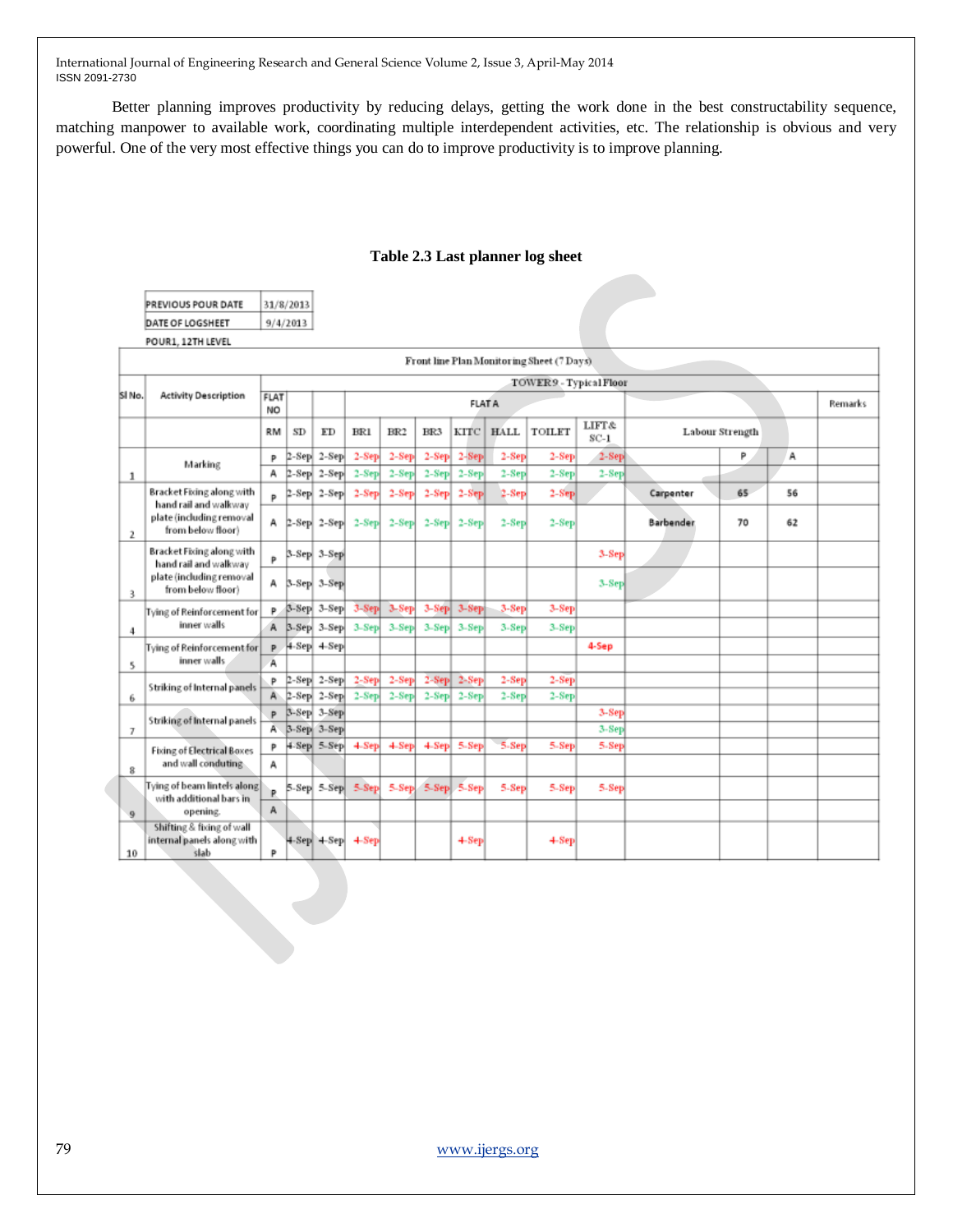

### **Fig 2.1 Floor level VsPercentage Work Completed**

 From the graph it is incurred that the completion of the work within the cycle time is in increasing order but not with in the specified time of completion. An average of 70% of the planned completion of the work are carried out in every cycle time. This shows that 30% of the remaining work are completed with extra time or extended time of completion. It is inferred that there should be a constrain for the labours to finish the work completely within the stipulated time.

It is in the recent trend of economy that the real estate company or the builders want to finish the project as for as possible so that the consumer will satisfied and the margin of profit will rise. The companies are in a look of finishing the project on before hand by continues and fast working. This greatly affects the labours in several aspects such as mental stress, health problems etc. If the workers are likely to act as per the companies needs there should be a situation of risk occurs. This create situation of damage or even cause loss of life.

### **2.6 Productivity**

Productivity in the sense the amount of work done by the in a work man day or in a hour. Different companies having different productivity rate.Construction companies are constantly searching for ways to improve labor productivity. Since labor is one of the greatest risks in a construction contract it must be controlled and continuously improved. The construction company with the most efficient operations has a greater chance to make more money and deliver a faster construction project to the project owner. There are several factors that affect labor productivity on a jobsite such as weather conditions, workers' skill level, overcrowding of work crews, construction methods used, and material delivery/ storage/handling procedures . Several methods exist for measuring and analyzing worker productivity. In this study video visual of the progress of work is monitored using the cctv cam recording system. This helps greatly in watching the progress of work without any obstructions. Since the camera is located in the highest elevation points such as tower crane.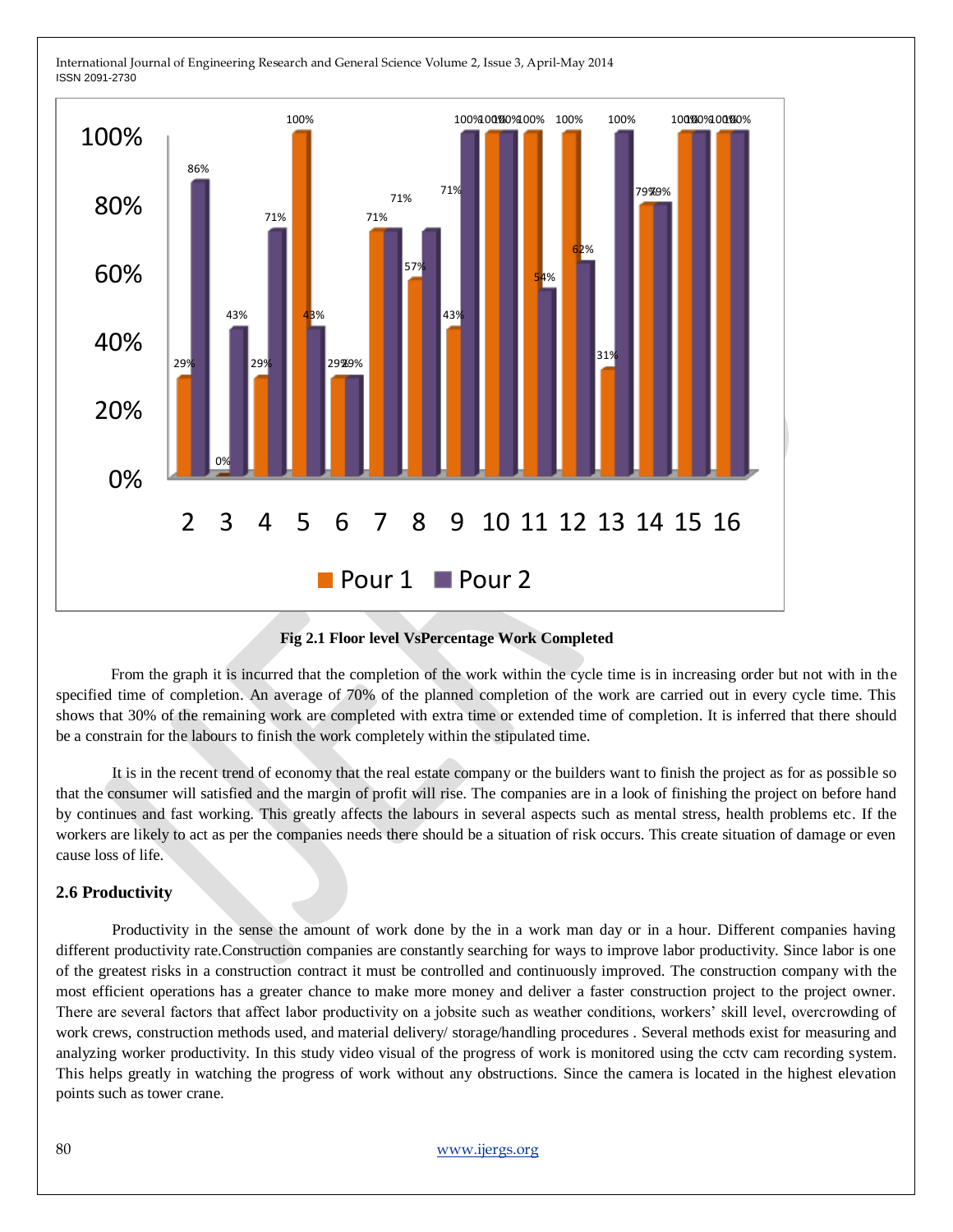Productivity is simply the ratio of overall quantity of work done to the ratio of quantity of lobours who take part in the completion of the work in one day or one cycle time.

### PRODUCTIVITY= (total work done/ number of labours involved)

In this study both the productivity rate of concrete work and the steel work are calculated as the structure was a typical shear wall structure. The labours involved in this category are carpenter and the bar benders. They are accompanied by the helpers so as to help the work force in the completion of the work within the stipulated time. The shear wall structure of the typical block 9 be filled with 2950 sq.m of formwork and 20.59 tons of rebar work. Each block of the typical floor 9 is to be filled with same amount of resource materials as mentioned. The concrete is prepared in the site itself where a RMC plant was located. Necessary peptalk and safety precautions are provided for the labours every day before going for work by technicians and the concerned officers. These are necessarily done to increase the productivity rate.

A meeting was held with the general manager of the contractor in question to describe the procedures of the work sampling study. The data collection method was described as well as the type of information that could be extrapolated during the analysis phase. After the general manager was familiar with the process and the information that could be obtained from a work sampling study, an objective was determined. The contractor wanted to have a baseline of the labor productivity for the company's profit centers.

### **Table 2.4 Quantities Of Work To Done**

| S.no | <b>Resource</b> | Amount       |
|------|-----------------|--------------|
|      | Form work       | $2950$ sq.m  |
|      | Steel           | $20.59$ tons |

### **Table 2.5Lobour strength of block 9, pour of concrete 1**

| Sl.no | <b>Floor</b> | <b>Carpenters</b> | <b>Bar benders</b> |
|-------|--------------|-------------------|--------------------|
|       |              | 304               | 502                |
|       | 13           | 620               | 835                |
| ◠     |              | 408               | 464                |
|       | 15           | 328               | 400                |
| C.    | 16           | 256               | 325                |
| o     |              | 320               | 361                |

#### **Table 2.6Lobour strength of block 9, pour of concrete 2**

| Sl.no | <b>Floor</b> | <b>Carpenters</b> | <b>Bar benders</b> |
|-------|--------------|-------------------|--------------------|
|       | 11           | 365               | 682                |
|       | ⊇            | 411               | 607                |
|       | 13           | 404               | 426                |
|       | 14           | 408               | 460                |
|       | 15           | 269               | 390                |
| n     | 16           | 243               | 325                |
| ⇁     | ┑            | 272               | 358                |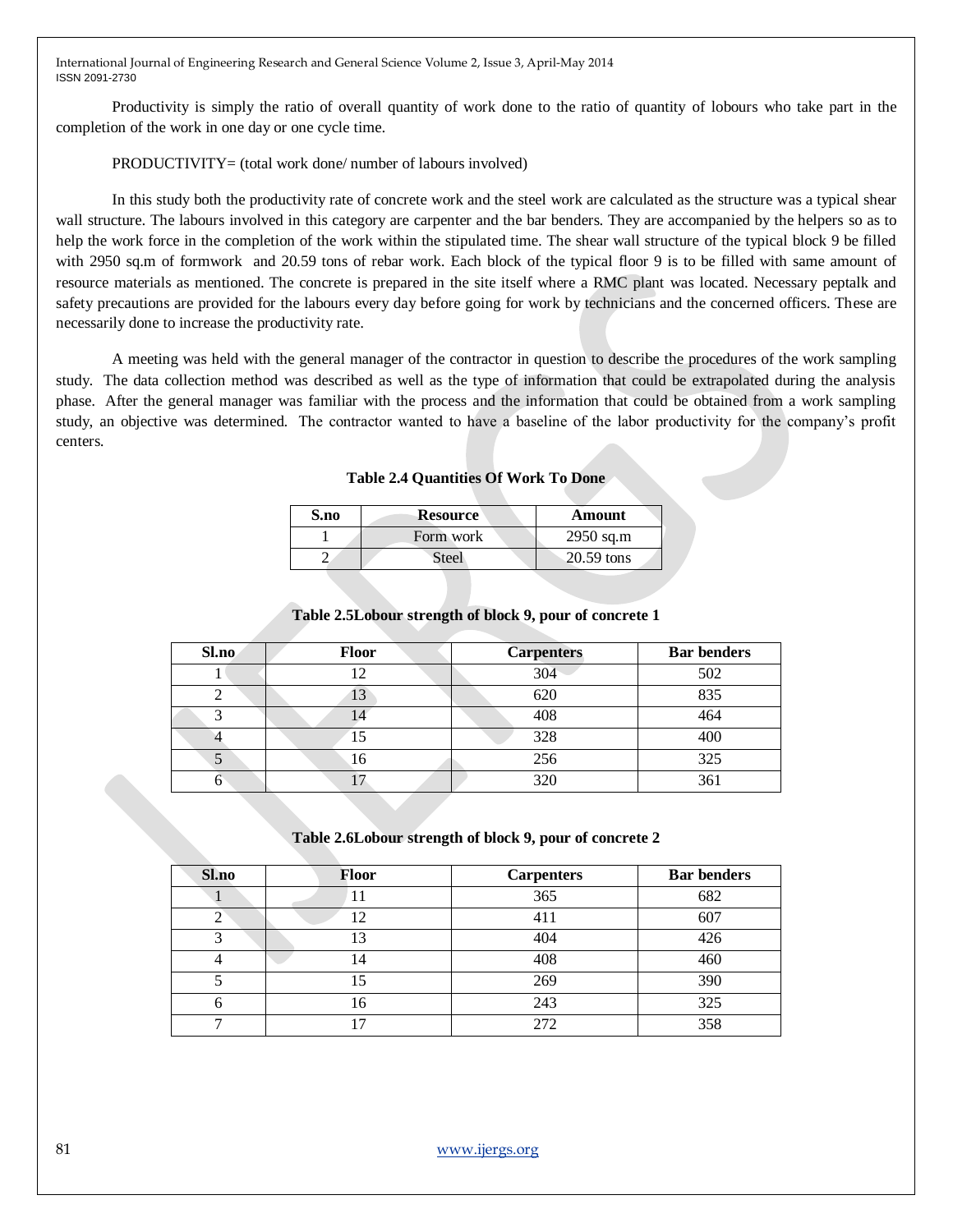The above tables shows the total amount of workers worked in each floors to accomplish the cycle time project. It is clear that the above work force worked in each floors only completed the work. Their productivity rate only be used or consumed for the completion of the block 9 of the project. There is a great fluctuation in the amount of workers employed in the construction process in every floor. Thus the productivity rate of the workers will be increased due to shortage of labours. This increase in productivity falls on the head of the concerned labours employed to complete the project within the stipulated time.

| Sl.no          | Form work        |                   | <b>Reinforcement work</b> |                   |  |  |
|----------------|------------------|-------------------|---------------------------|-------------------|--|--|
|                | Pour1            | Pour <sub>2</sub> | Pour1                     | Pour <sub>2</sub> |  |  |
| 1              | 1.7              | 2.0               | 26                        | 27                |  |  |
| $\overline{2}$ | $\overline{1.9}$ | 2.4               | 30                        | 27                |  |  |
| 3              | 1.6              | 3.3               | 27                        | 35                |  |  |
| 4              | 3.0              | 3.4               | 46                        | 35                |  |  |
| 5              | 2.4              | 4.7               | 34                        | 44                |  |  |
| 6              | 2.7              | 4.0               | 34                        | 24                |  |  |
| 7              | 4.9              | 6.2               | 31                        | 35                |  |  |
| 8              | 3.8              | 5.3               | 36                        | 35                |  |  |
| 9              | 4.3              | 5.2               | 43                        | 46                |  |  |
| 10             | 5.3              | 6.3               | 49                        | 28                |  |  |
| 11             | 4.9              | 5.4               | 45                        | 27                |  |  |
| 12             | 6.4              | 3.3               | 27                        | 32                |  |  |
| 13             | 1.1              | 3.7               | 35                        | 32                |  |  |
| 14             | 4.2              | 3.8               | 30                        | 30                |  |  |
| 15             | 4.6              | 6.4               | 34                        | 35                |  |  |
| 16             | 7.6              | 8.1               | 42                        | 42                |  |  |
| 17             | 5.3              | 7.8               | 38                        | 38                |  |  |

**Table 2.7 Form work and reinforcement productivity**

The table shows the productivity rate of each the carpenters and the bar benders in each floor that the average rate of productivity for each labour concerned with thework are calculated. But it is noted that the productivity rate of the company was not achieved as the average productivity rate of each labour in the work concerned are low. There may be several problems that may cause or stops the worker. The worker available in the work for a day will not be available on another or next day or the forth coming cycle work as there is a increase in the productivity rate of the work concerned.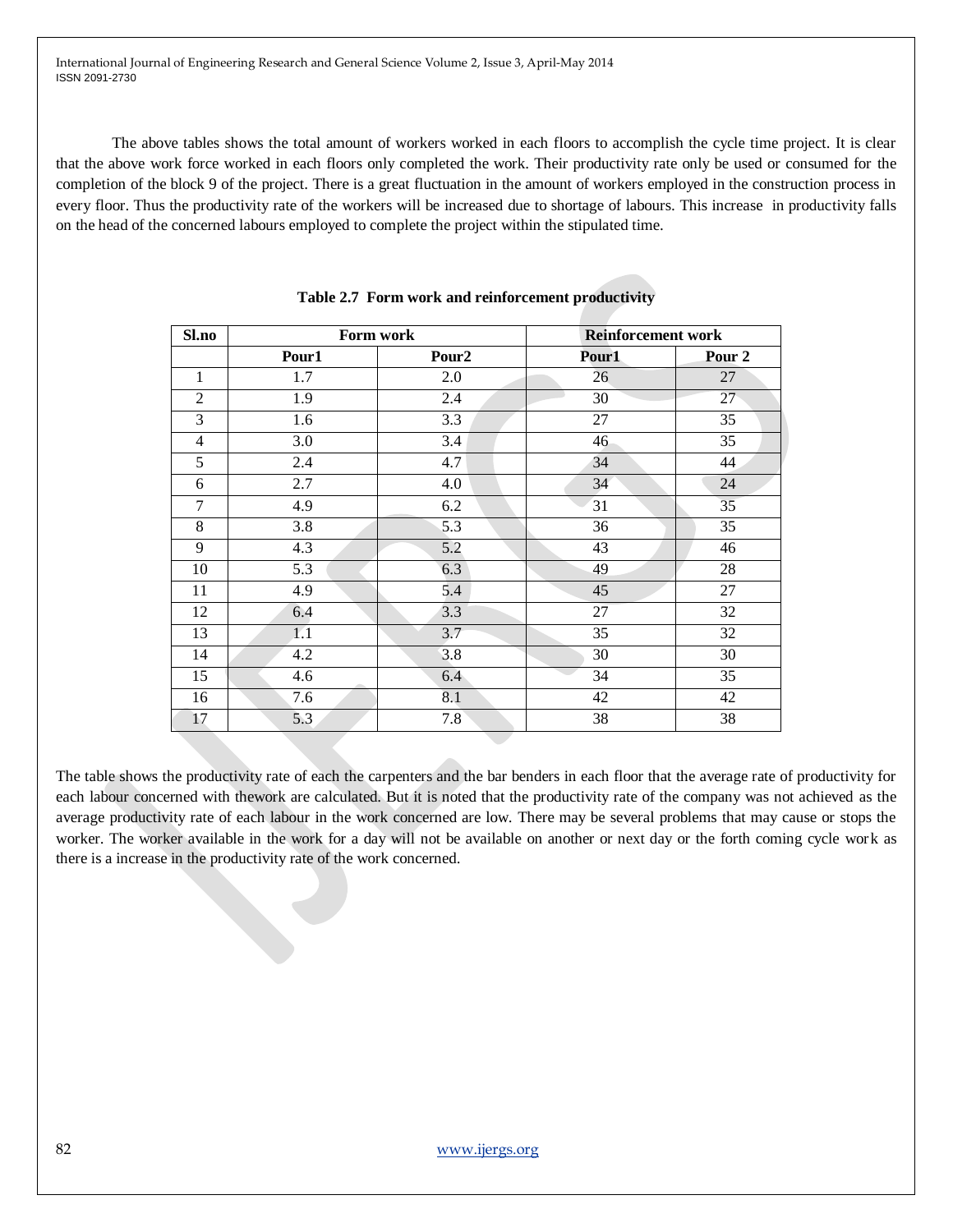

### **Fig 2.3 Floor level Vs Rebar productivity**

 This shows that the average productivity rate of the form work fixing and reinforcement work. The average productivity rate displays that the companies productivity rate was not achieved so as to complete the project within the stipulated time and also to achieve the calculate margin of profit. In the economic point of view it recogonised that people may want the facility as for as possible so that they can satisfied. It is why Honda maze car selling at a rapid rate than any other cars. As because the delivers of the car will be done as soon as possible after the order and also comfortable in the economic point of view. In the same way the building and real estate industries also in need of satisfying the market needs so that they can get the marginal profit. It is not possible to achieve the target with the use of available resources. The availability of resources also less. So the only way of achieving the target is through increasing the labour productivity of the available labour.

There is a matter of concern that these increased labour productivity will create several risk factors that affects the labours concerned directly or indirectly. This also may cause the situation of accident due to increased productivity rate. This may affects the entire course of the project and may cause even loss of life and injuries to the workforce concerned.

83 [www.ijergs.org](http://www.ijergs.org/)